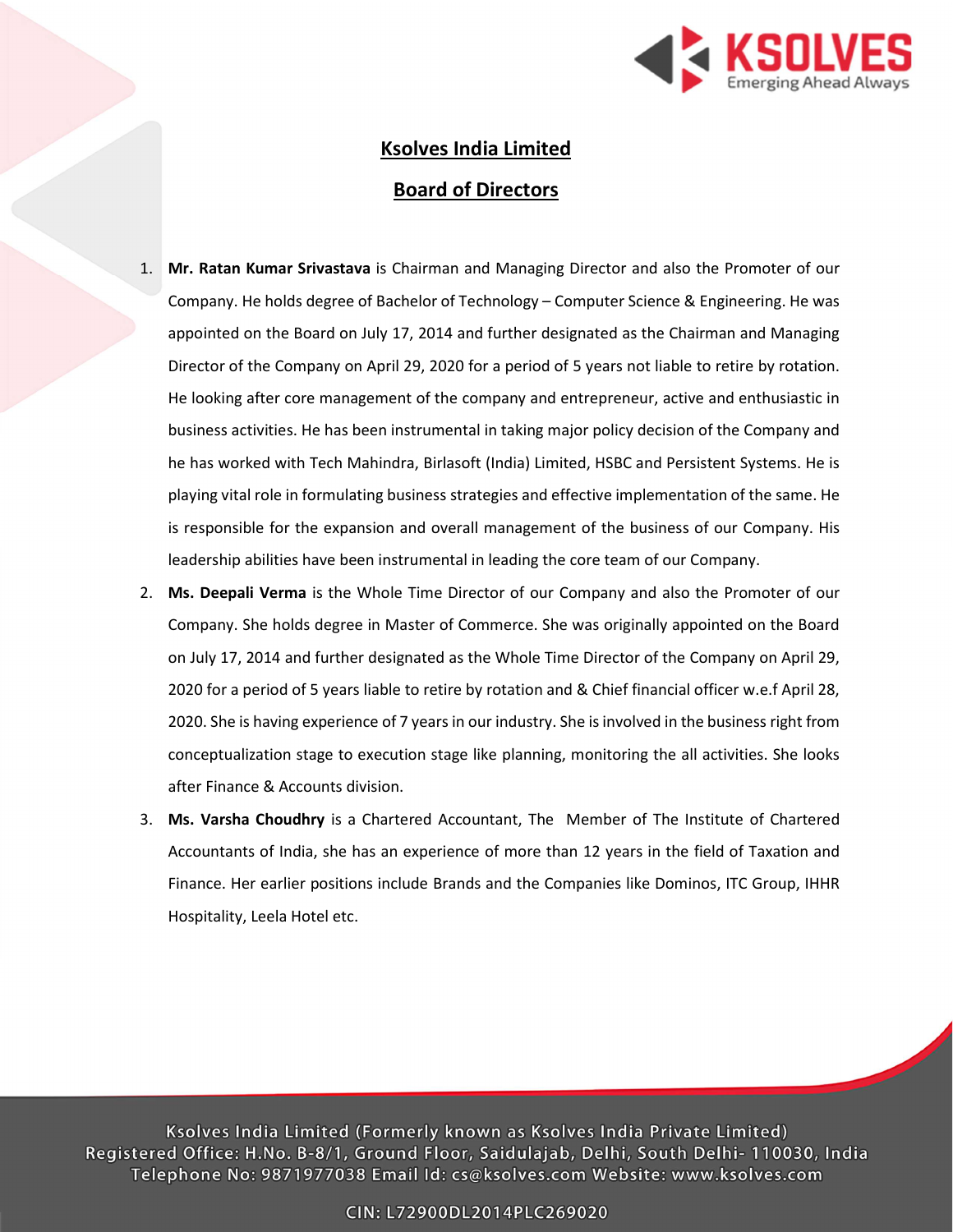

- 4. Mr. Varun Sharma, is a finance researcher and Ph.D. finance candidate at London Business School. His research interest relates to financial intermediation, climate finance, and political economy. He has Seven years of experience in Risk Management, Management Consulting, Quantitative Finance, Asset Pricing, and Account Management. His earlier positions include Associate Director-Risk Advisory, PWC UK, Senior Business Consultant-Banking and Financial Services-IBM Global Services.
- 5. Ms. Sushma Samarth is an Independent Director at Ksolves Board. She brings in over 16 years of experience in Information Technology Enabled Services (ITES) across leading corporates such as COSL (Citicorp Overseas Software Limited, later known as Orbitech and Polaris), Infosys Ltd, and Wipro Ltd especially in the business domain of Banking & Capital Markets. She has extensive experience in managing complex and large business transformation engagements, large multilocation IT Projects, IT Enabled Services for Investment Banking Operations of MNC's. She is a frequent speaker in Schools and Colleges on Motivation, Science Research and Career Counselling. She has helped shape strategic vision and priorities for many small businesses. Ms. Sushma and her team won Toycathon 2021 organized by the Government of India. An alumnus of IIT Bombay and Indian School of Business, Hyderabad, Ms. Sushma is also a key team member of a Non-Profit Organization focused on developing rural areas in Maharashtra.
- 6. Mr. Vineet Krishna is an Independent Director at Ksolves Board. He brings on board  $\sim$  20 years of experience in areas such as sales & marketing, talent management/HR and entrepreneurial challenges. He worked with marquee firms such as Dabur and ICICI Lombard before starting his entrepreneurial journey as cofounder of Headhunting & Recruitment Consulting firm – Golden Wheat Consultant. He is also a Partner in Rangeela Pictures Pvt Ltd which is engaged in creating content / web-series for OTT Platforms. He is also a co-writer for Mirzapur Web-Series for Amazon Prime and regular marathoner. He is an MBA from IIFT (Indian Institute of Foreign Trade – New Delhi 2005 Batch) and a Hotel Management Graduate from Bangalore University (topper of his batch). Vineet's addition will strengthen the Ksolves Board's capabilities on guiding executive management on all functions while setting highest standards of corporate governance. His appointment also helps Ksolves meet numerical strength criterion for NSE main board migration. Post his appointment, 2/3 of the board comprises Independent directors.

Ksolves India Limited (Formerly known as Ksolves India Private Limited) Registered Office: H.No. B-8/1, Ground Floor, Saidulajab, Delhi, South Delhi- 110030, India Telephone No: 9871977038 Email Id: cs@ksolves.com Website: www.ksolves.com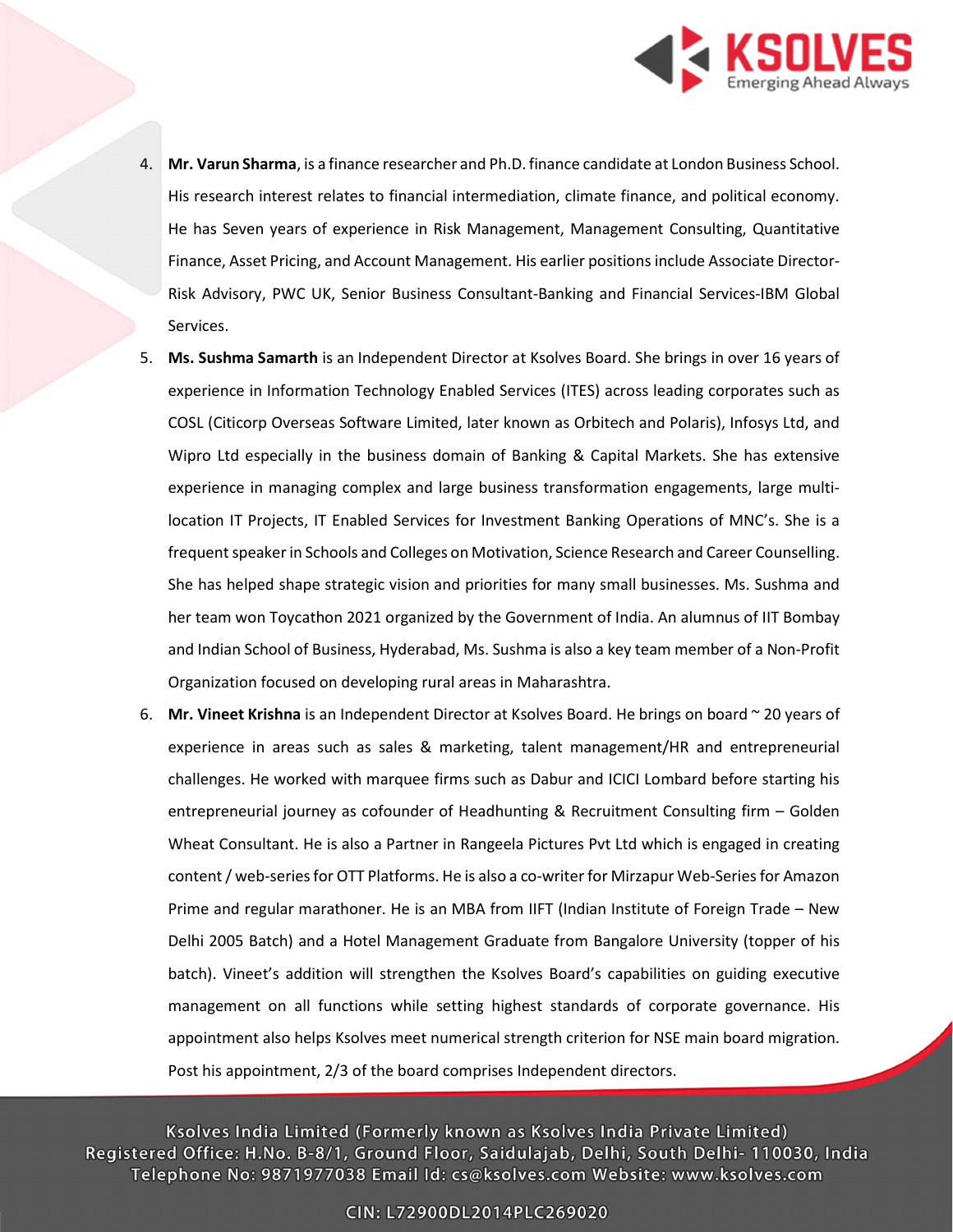

# Ksolves India Limited

## Board Committees and its Composition

#### 1. Audit Committee

| S.No | <b>Name of Director</b> | <b>Designation</b> | <b>Nature of Directorship</b>      |
|------|-------------------------|--------------------|------------------------------------|
|      | Mr. Varun Sharma        | Chairman           | Non-Executive-Independent Director |
| 2.   | Ms. Varsha Choudhry     | Member             | Non-Executive-Independent Director |
| 3.   | Ms. Deepali Verma       | Member             | Whole time Director                |

## 2. Nomination and Remuneration Committee

| S.No | <b>Name of Director</b> | <b>Designation</b> | <b>Nature of Directorship</b>      |
|------|-------------------------|--------------------|------------------------------------|
|      | Mr. Vineet Krishna      | Chairman           | Non-Executive-Independent Director |
| 2.   | Ms. Sushma Samarth      | Member             | Non-Executive-Independent Director |
| 3.   | Ms. Varsha Choudhry     | Member             | Non-Executive-Independent Director |

## 3. Stakeholders' Relationship Committee

| S.No | <b>Name of Director</b>       | <b>Designation</b> | <b>Nature of Directorship</b>      |
|------|-------------------------------|--------------------|------------------------------------|
| 1.   | Ms. Sushma Samarth            | Chairperson        | Non-Executive-Independent Director |
| 2.   | Mr. Varun Sharma              | Member             | Non-Executive-Independent Director |
| 3.   | Mr. Ratan Kumar<br>Srivastava | Member             | Chairman & Managing Director       |
|      |                               |                    |                                    |

Ksolves India Limited (Formerly known as Ksolves India Private Limited) Registered Office: H.No. B-8/1, Ground Floor, Saidulajab, Delhi, South Delhi- 110030, India Telephone No: 9871977038 Email Id: cs@ksolves.com Website: www.ksolves.com